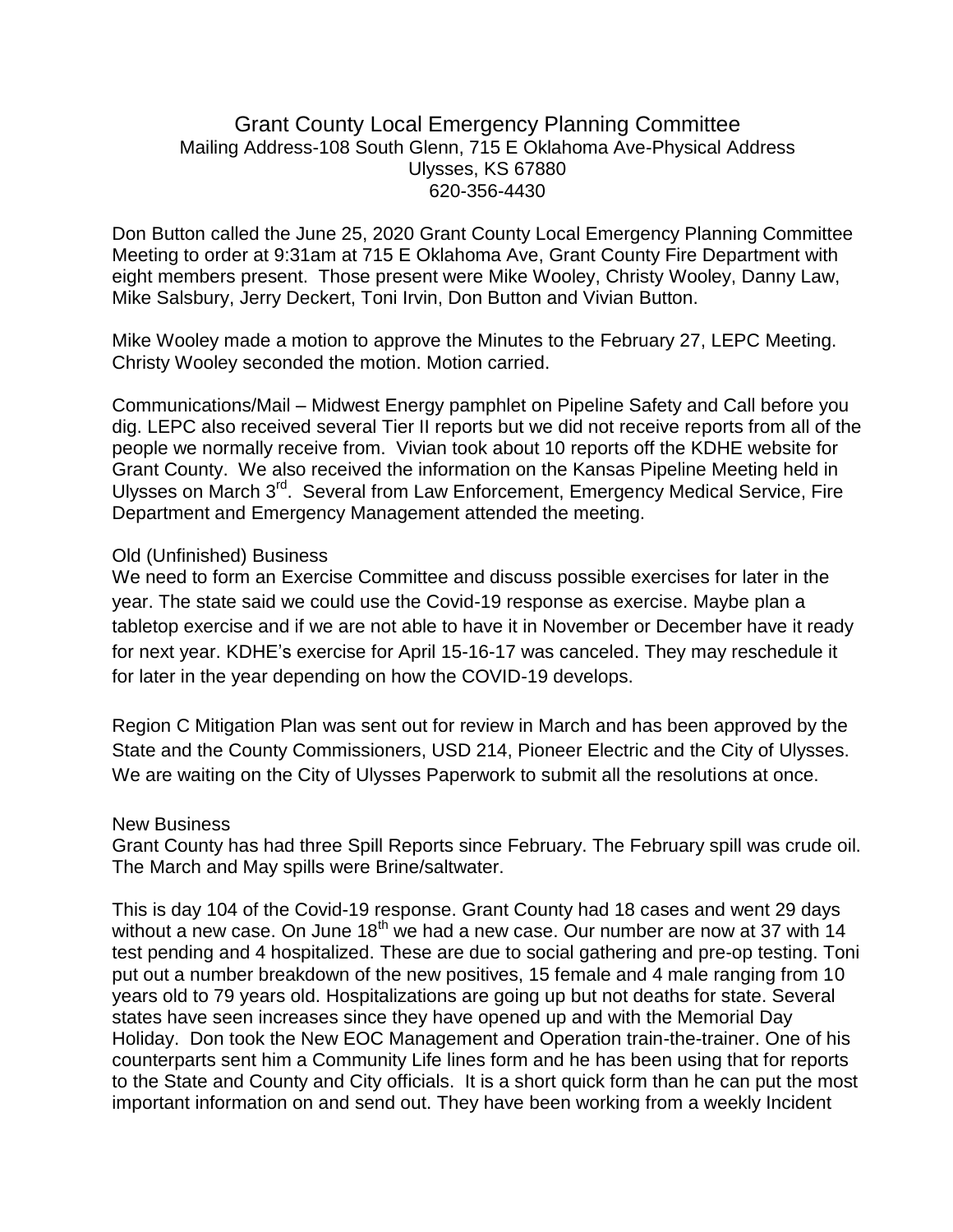Action Plan until June  $12<sup>th</sup>$  when they developed a 30 day Incident Action Plan. Unless they need to make changes this Incident Action Plan will go thru July 12<sup>th</sup>.

At this time Grant County does not have any more restriction than what the State has required. The State has added Arizona, Arkansas, Alabama and Florida to the travel restriction. If returning from these states or having visitors from these states you all have to quarantine for 14 days.

Jerry Jo Deckert asked if there was anything the community and agencies need to do that they are not doing. The answer was to **Get the Word out**: People need to understand that each individual is responsible for themselves. They need to know the difference between I want to do something and I need to do something. If people are sick or not feeling good stay home and do not visit family or friends or go to stores or other locations.

Don and Toni visited with the schools about graduation. It will be outside and they are only allowing 6 family members to attend.

Jerry Jo talked about a big wedding this weekend also. She hopes people will be cautious. Someone asked about fair. As of right now we are still having fair. Don does not know if they are changing anything because of the COVID-19. He wants to go talk to Mari and take Toni with him. Don said the State has some PPE for non-medical use. If businesses cannot get PPE they can call Don and he can request it from the state. We may or may not be able to get it but we can try. The PPE is 3ply Mask, face shields and KN95 mask. To request it the business has to figure out what they need for a 90 day supply. Don also talked about the 50 gallon drums of hand sanitizer that the federal government sent to the state to give out and the issues with something that big and flammable and how to store. Jerry Jo talked about the Christian Church giving out hand sanitizer from the Boothill Distillery in Dodge City.

Upcoming training-State Trainings have been postponed until the first of the year. Several places have on line training that can be done on line. Don said he was tired of Zoom meeting after having 3 to 5 meetings a day for seven days a week for several weeks and now has one 6 days a week and 2 on Monday, Wednesday Thursday, and Fridays.

## Public Comments

Mike Wooley talked about some changes in recertification that are due this year to help keep you certified. Scout has changed some of their policies and employees have to call in and be scanned when entering a building. Jerry Jo asked if Scout paid their employees when they were working from home or off. The company did pay them while working at home.

Mike Salsbury said Pioneer was going to open their lobby on Monday but they are meeting today to maybe put that off since the county Covid-19 numbers are increasing. If a Pioneer employee choices to go on a cruise or to a quarantine state they have to be quarantined for 14 days and use their sick leave. The state should update their quarantine states by July 1<sup>st</sup>.